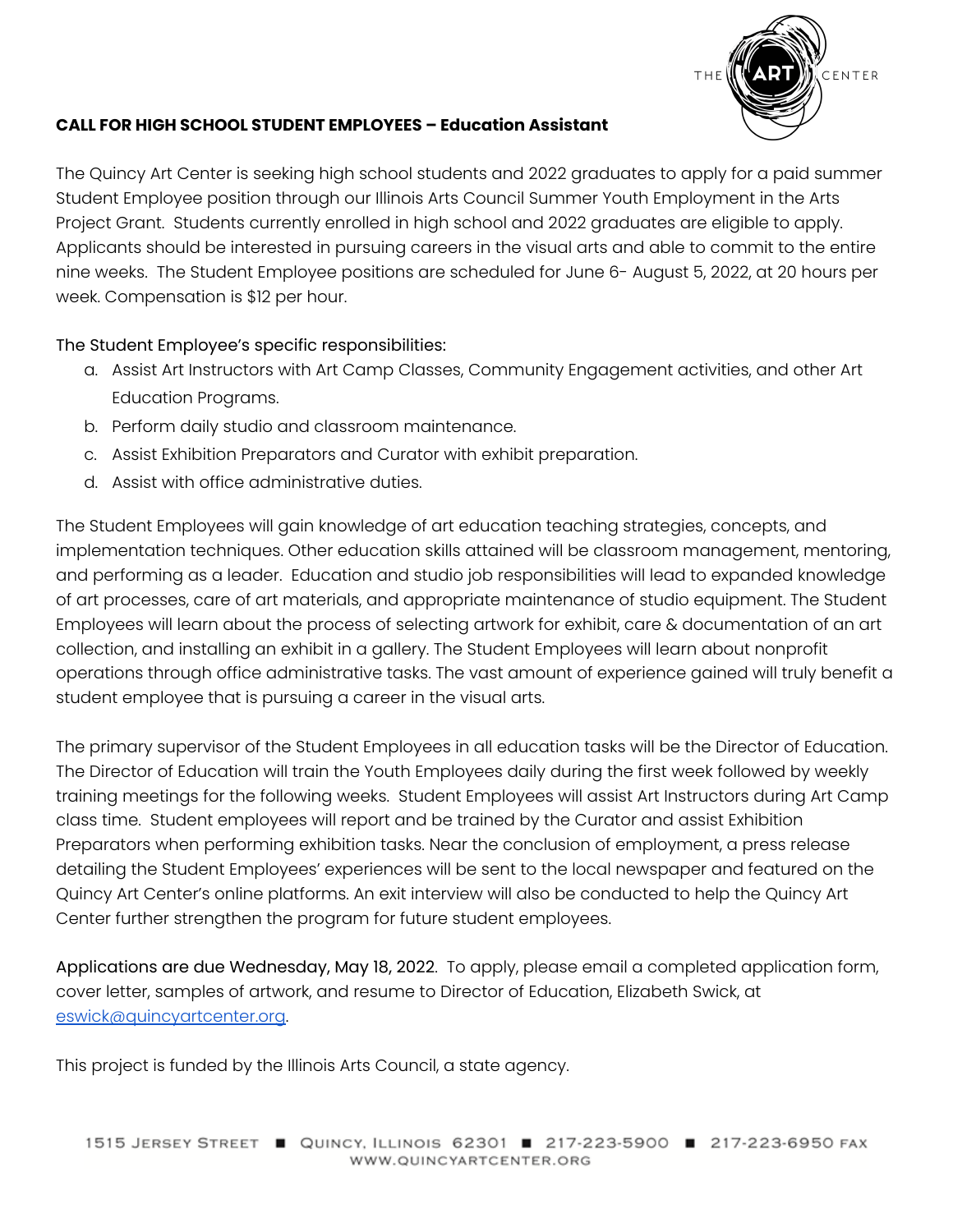

# **Summer Youth Employment in the Arts Project Application Form Applications are due Wednesday, May 18, 2022**

**Applicant Name:**

**Age:**

**Full Address:**

**Phone:**

**E-mail:**

**High School:**

**Grade Completed in Spring of 2022:**

### **Name of Emergency contact or Guardian if under 18yrs of age**

**Name:**

**Phone:**

**Relationship:**

### **Please attach all of the materials below to your application email as PDFs (PNG & JPEG are also acceptable for Artwork)**

Cover Letter: On a separate page, describe why you would like to participate in this program. Please provide some background information, including extracurricular activities and community involvement. Describe your future career plans in the visual arts.

Artwork: Send at least 5 images of your artwork attached as PNGs, JPEGS, or PDFs.

Resume: Include past/current jobs, volunteer positions and skill sets.

References: Please provide two non-family, non-friend references.

One reference must be a teacher (preferably an art teacher or instructor)